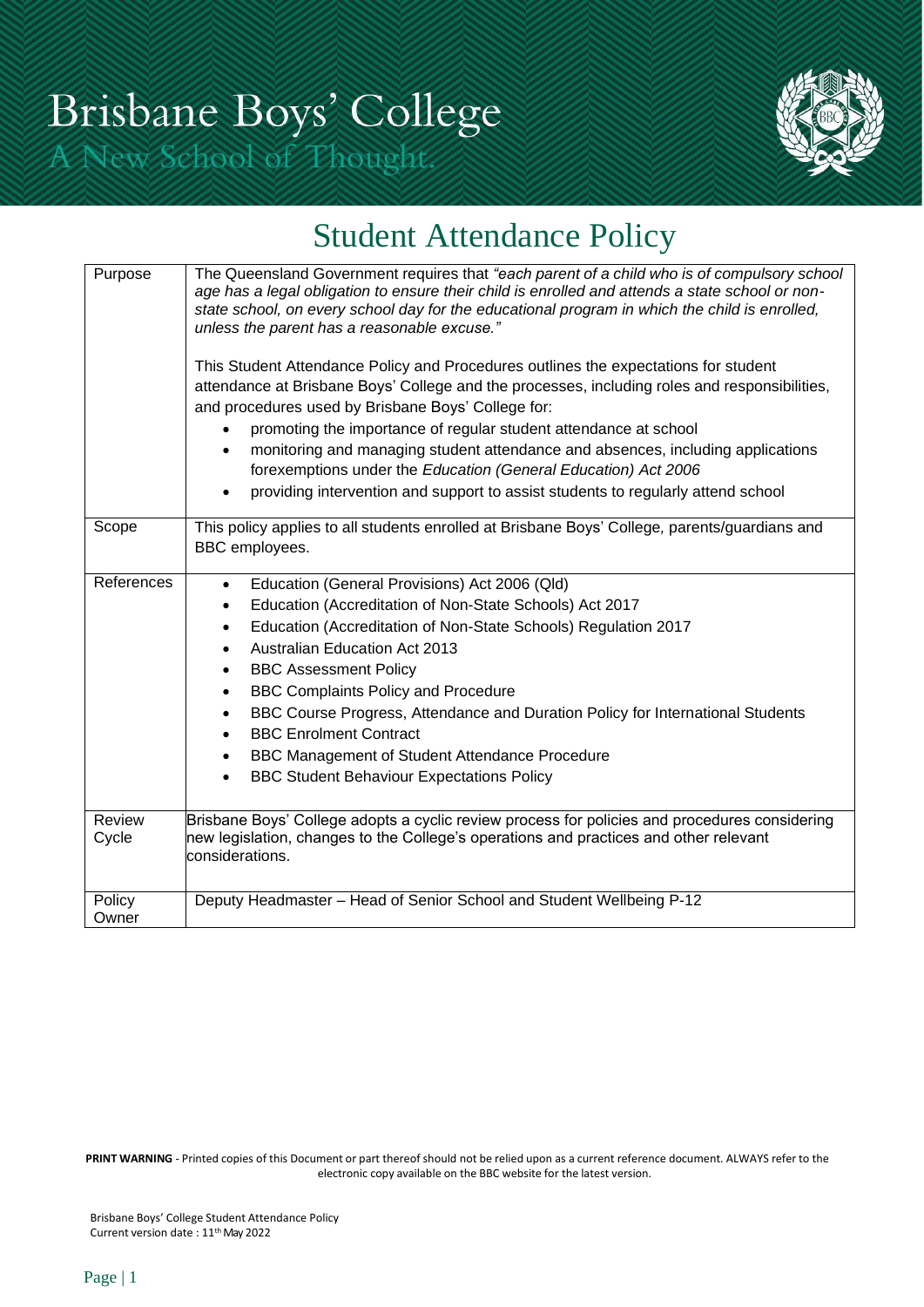# 1.0 Policy Statement

Brisbane Boys' College is committed to providing a safe and supportive learning environment for all students by creating a positive school culture, communicating with students and their families high expectations for, and a shared understanding of the importance of regular student attendance, monitoring student absences and attendance and providing intervention and support to assist students to attend school all day, every school day. Research shows that regular attendance at school is integral to successful academic, employment and social outcomes

## 2.0 Principles

- Every student enrolled at Brisbane Boys' College is expected to attend school all day, every school day except where there is an acceptable reason for the absence. Acceptable reasons for a student absence are outlined in section 4.0 of this policy.
- Student attendance is monitored daily.
- Boarding students are allowed a travel day at the end of each term and may therefore leave after classes on the second last day of each term. Boarding students are expected to return no later than on the day prior to commencement of classes.
- As term dates are provided well in advance, permission will not be granted for students to otherwise leave early or commence later than the designated start and end of term except in extenuating circumstances.

## 3.0 Roles and responsibilities

#### 3.1 Student responsibilities

Students enrolled at Brisbane Boys' College should:

- attend school, on every school day, for the educational program in which the student is enrolled except where there is an acceptable reason for the absence under section 4.0 or where the Headmaster or his delegate has granted an exemption under section 9.0.
- report for Period 1 at 8.20am each day. Students reporting late to school will be marked accordingly on the roll. Repeated lateness to school or class may result in school sanctioned behaviour management strategies and consequences under the BBC Student Behaviour Expectations Policy.
- never leave school during school hours without permission from parents/carers **and** the school. Leaving school during school hours without the express permission from parents/carers and the school may result in school sanctioned behaviour management strategies and consequences under the BBC Student Behaviour Expectations Policy.
- follow the procedures outlined in section 10.0 and in the Student Diary in the event of late arrival to, or early departure from school or if they become ill during school time.

## 3.2 Parent/guardian responsibilities

Each parent of a child who is enrolled at Boys' College has an obligation under the *Education (General Provisions) Act 2006* to ensure their child attends school, on every school day for the educational program in which the child is enrolled, unless the parent has a reasonable excuse.

Parents are required to assist with the application of this policy and the requirements of their enrolment contract with Brisbane Boys' College by: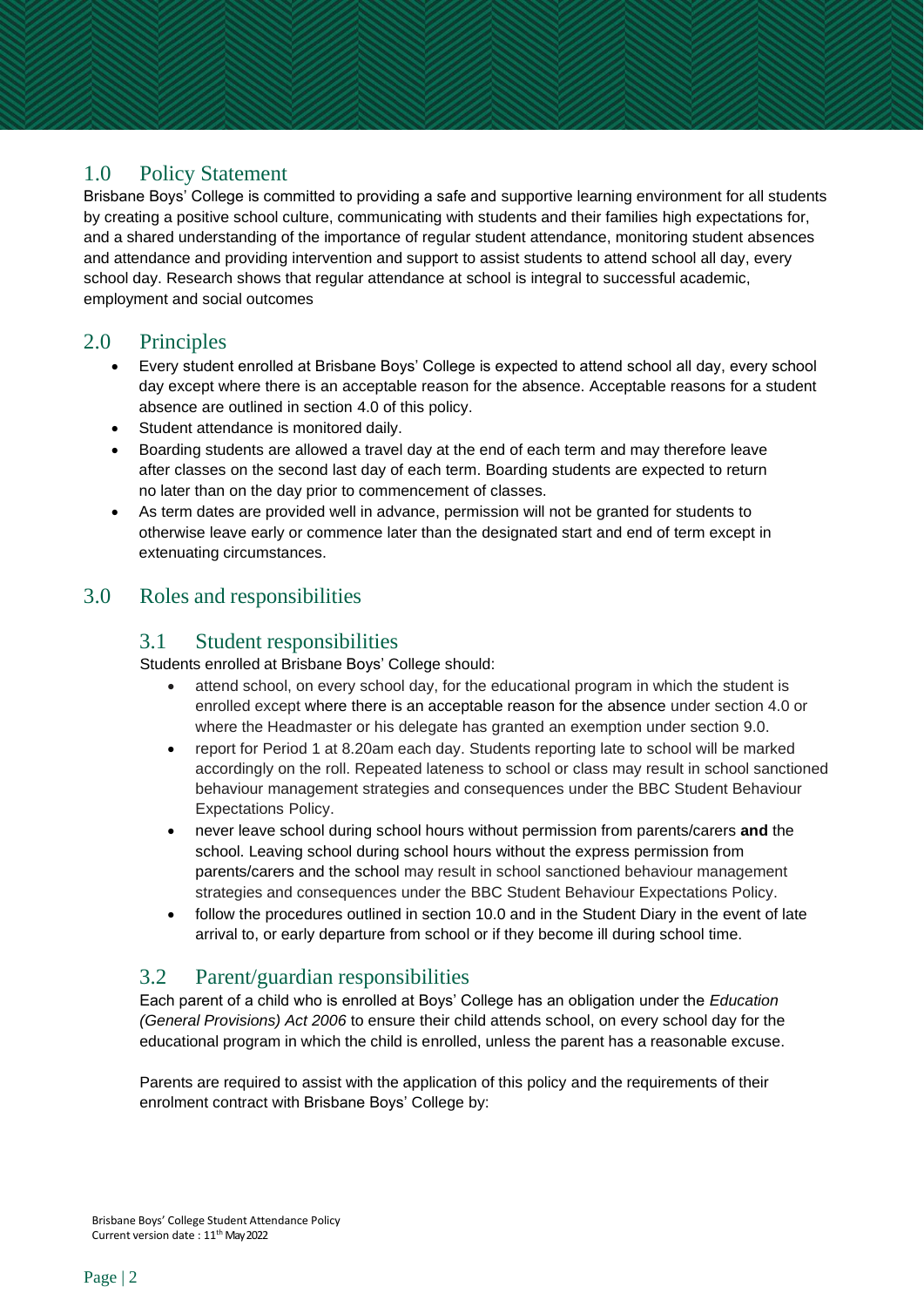- Ensuring their contact details are correct in the Parent Lounge on the College App.
- Promoting and providing organisational support for their child for attendance on all designated school days.
- In the case of an absence from school, for any reason, notifying the school on the first day of absence and any subsequent days, through Parent Lounge on the College App, by contacting Student Services via phone (3309 3636) or by email [StudentServices@bbc.qld.edu.au.](mailto:StudentServices@bbc.qld.edu.au) A reasonable excuse for the absence must be provided in all cases.
- Contacting the Year Team Leader if the student is resistant to return to school after a prolonged period of absence.
- Providing relevant information reasonably required in order for the College to decide an application for exemption from compulsory schooling
- Following the requirements of the BBC Assessment Policy available on the BBC website at [Policies | Brisbane Boys' College \(bbc.qld.edu.au\)](https://www.bbc.qld.edu.au/community/policies/) should the student's absence impact assessment.

## 3.3 School responsibilities

- Regularly inform students, staff and parents/carers about the BBC Student Attendance Policy and Procedure and make this available through the school's website, newsletters and enrolment package.
- Monitor student attendance daily through the marking of rolls. Failure by staff to maintain student rolls correctly will require follow up action by HOD. Repeated instances are to be referred to Deputy Headmaster - Academic Performance & Innovation P-12.
- Accurately record absence types and reasons for those absences.
- Keep an accurate record of the reason for a student's absence from school, including absence types and why the absence was considered to be a reason beyond the control of the student's parents or guardian.
- Notify parents/carers of any unexplained absence, requesting a satisfactory explanation for their child's absence – within three (3) days of unexplained absence
- Discuss attendance issues with a student and offer assistance to parents and students when school attendance has become a problem.
- Provide students with schoolwork when they are absent for legitimate extended periods of time, where appropriate.

## 4.0 Acceptable reasons for student absences

Acceptable reasons for student absences may include but are not limited to:

- (a) *Illness and medical appointments*
	- Where these absences are persistent and regular, Brisbane Boys' College may request that documentary evidence (e.g. medical certificate) is provided.
	- If a student is unable to attend school for a period longer than ten (10) consecutive school days, an exemption may be available. Further information about exemptions from compulsory schooling is available in section 9 of this policy.
- (b) *Student participating in an authorised school activity that occurs outside the school grounds and is conducted, organised and/or approved by the College*
	- part-day, full-day or multi-day visits to venues outside the College (excursions)
	- school camps/international tours
	- performing in school choir or band
	- community service activity
	- work experience/TAFE

Brisbane Boys' College Student Attendance Policy Current version date : 11 th May 2022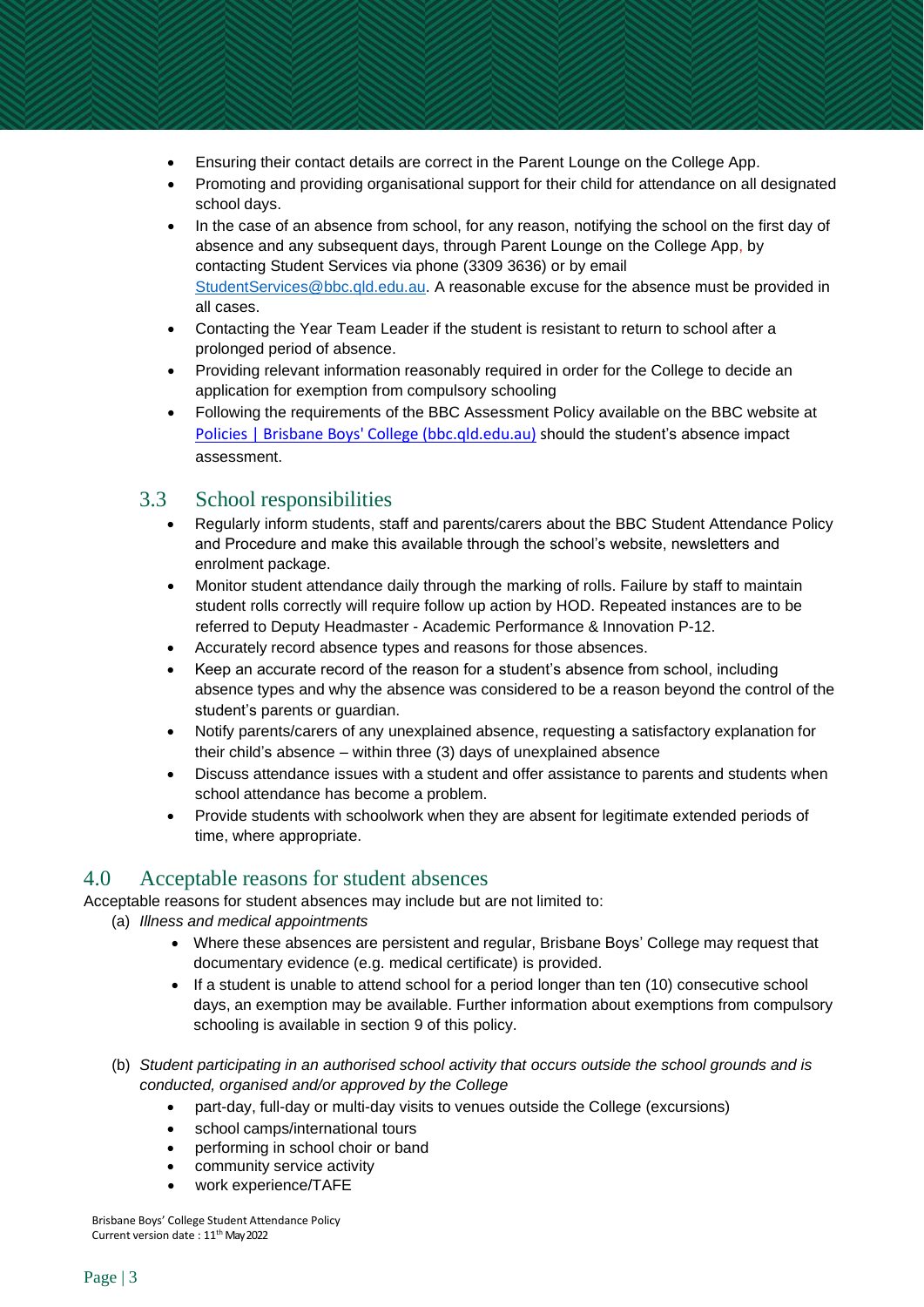(c) *Attendance at representative sporting events*

Please note that if a student is requiring absence from assessment due to National or State sporting events during QCAA Units 1-4, they need to request permission to attend the event through the Head of Co-Curricular. Refer to BBC Assessment Policy available on the BBC website at: [Policies](https://www.bbc.qld.edu.au/community/policies/) | Brisbane Boys' College [\(bbc.qld.edu.au\)](https://www.bbc.qld.edu.au/community/policies/)

#### (d) *Family reasons*

Where these absences are persistent and regular, the Headmaster may contact the parent and/or student to discuss the situation to determine if additional supports and or strategies are required.

- (e) *Attendance not required*
	- The student is not required to attend school on the designated day as it is not included in their education program e.g. exam blocks where the student is not required to attend on days with no scheduled exams
	- Boarder travel day
- (f) *Events of cultural significance or religious reasons including Sorry Business, or participation in religious observance events*
- (g) *Student is serving a suspension from school under s.283* of the *Education (General Provisions) Act 2006*
- (h) *Exemptions*

The student has been granted an exemption from schooling or compulsory participation. Further information about exemptions from compulsory schooling is available in section 10 of this policy.

#### (i) *Other*

For example, natural disaster where the student is unable to attend school due to an extreme weather event or natural disaster

#### 5.0 Holidays

It is the College's expectation that students will attend until the last day of each school term and return to school on the first day of each new school term, and strongly encourages families not to schedule holidays during school time in order to minimise the disruption to student learning. As such early leave, or late return after the school term has already commenced will only be granted by the Head of a sub-School in extenuating circumstances.

#### 6.0 Unacceptable reasons for student absences

Unacceptable reasons for student absences may include but are not limited to:

- Truancy.
- Helping at home or at parent / caregiver's place of work.
- Part-time or casual work (including travel to and from such work).
- Appointments which could be made out of school hours (including haircuts, driving lessons / tests).
- Visiting family or friends.
- Family holidays refer section 5 Holidays above.
- Studying at home.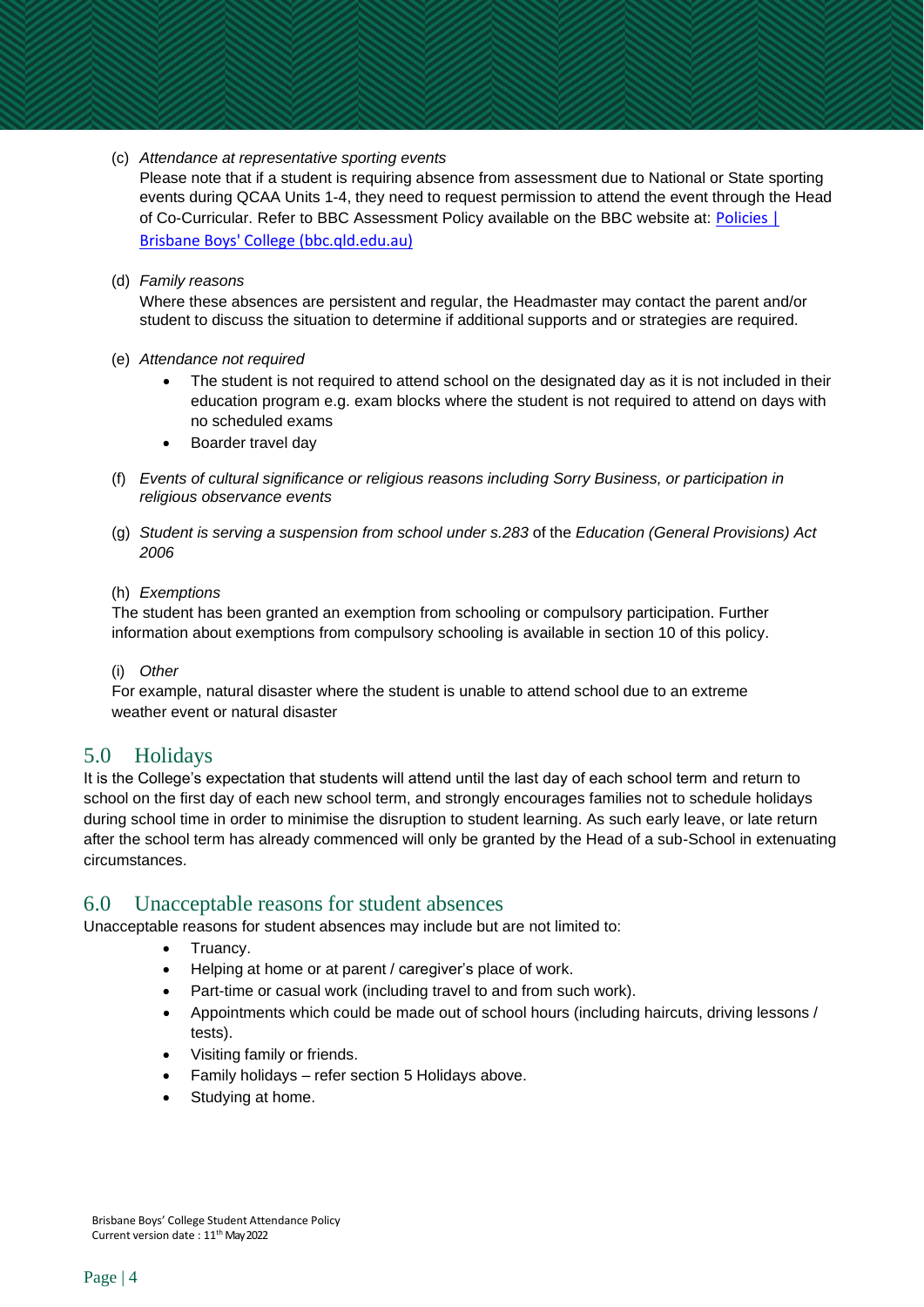## 7.0 International students

Information outlining the attendance requirements for overseas students enrolled at the College under visa condition 8202 and under Standard 8 of the National Code of Practice for Providers of Education and Training to Overseas Students 2018 is available on the BBC website at [International Admissions |Brisbane Boys'](https://www.bbc.qld.edu.au/join-us/international-admissions/) College [\(bbc.qld.edu.au\)](https://www.bbc.qld.edu.au/join-us/international-admissions/)

## 8.0 Absence impacting assessment

Students are expected to make every possible effort to be present at school for ALL tests, examinations and assignment due dates on the days that they occur. The College is strongly against the practice of students absenting themselves on the day(s) prior to examinations for the purpose of study and revision of exams, or to complete assignments.

Further information in the event that an absence may impact a student assessment is available in the BBC Assessment Policy which is available on the BBC website at: [Policies | Brisbane Boys' College](https://www.bbc.qld.edu.au/community/policies/)

[\(bbc.qld.edu.au\)](https://www.bbc.qld.edu.au/community/policies/)

# 9.0 Exemptions from compulsory schooling

- An exemption from compulsory schooling is available under the *Education (General Provisions) Act 2006* when a student cannot attend, or it would be unreasonable in all the circumstances to require them to attend school or participate in an eligible option for a period of more than ten (10) consecutive school days.
- Exemptions should be applied for, and a decision made on the application by the Head of sub-School, prior to the proposed exemption period. In exceptional circumstances – where it is not known if the duration of the circumstance will exceed ten (10) consecutive school days (such as the student being ill) – the exemption application does not need to be submitted or approved in advance.
- Once the student or their parent has been notified of the outcome of their request for an exemption, they have the right to request a review of the decision under the BBC Complaints Policy and Procedure available on the BBC website at Policies | Brisbane Boys' College [\(bbc.qld.edu.au\)](https://www.bbc.qld.edu.au/community/policies/).
- Where an application for exemption has not been made or has not been granted by the Head of sub-School or the Headmaster, the student's absence from school will be recorded as an unauthorised absence in accordance with the BBC Management of Student Attendance Procedure.

## 10.0 Procedures

#### 10.1 Lateness

Students are expected to report for Period 1 at 8.20am each day. If for any reason a student arrives at school after the commencement of Period 1, the student is to report immediately to Student Services or the Middle School Office. Students reporting late to School will be marked accordingly on the roll.

#### 10.2 Unplanned absences

In the case of absence from school for any reason parents are requested to advise the school by email to Student Services or through Parent Lounge on the College App. by no later than 8.25am on the first day of the absence. Furthermore, on the first day of return to school after an absence of any length parents are expected to furnish an explanatory note to the Year Team Leader, via the Student Diary or email and a Doctors Certificate where applicable.

#### 10.3 Advanced permission to be absent

#### (i) **Up to and including two days – for any reason**

If special leave is required outside the normal school holidays for up to and including two (2) days for any reason, then parents are required to supply a written request for the leave in

Brisbane Boys' College Student Attendance Policy Current version date : 11 th May 2022